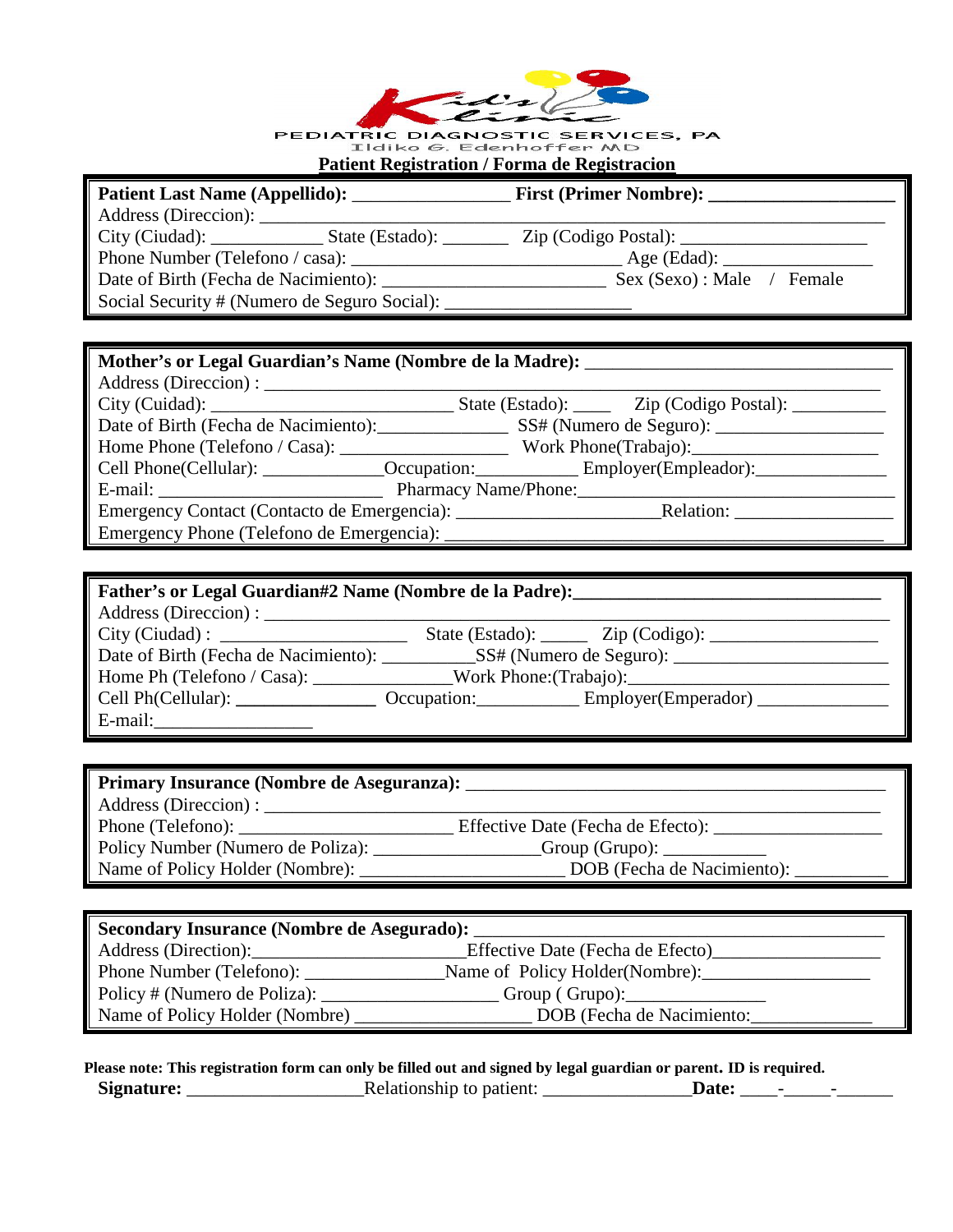## **PF-1000 Notice of Privacy Practices**

#### THIS NOTICE DESCRIBES HOW MEDICAL INFORMATION ABOUT YOU MAY BE USED AND DISCLOSED AND HOW YOU CAN GET ACCESS TO THIS INFORMATION. PLEASE REVIEW IT CAREFULLY BEFORE SIGNING THE CONSENT FORM. **Uses and Disclosures**

**Treatment.** Your health information may be used by staff members or disclosed to other health care professionals for the purpose of evaluating your health, diagnosing medical conditions and providing treatment. For example, the physician in the practice is a specialist. When we provide treatment we may request that your primary care physician or other specialists share your medical information with us. Also, we may provide your primary care physician or other specialists with information about your particular condition so that he or she can appropriately treat you for the other medical conditions, if any. In addition, results of laboratory tests and procedures will be available in your medical record to all health care professionals who may provide treatment or who may consulted by staff members.

Payment. Your health information may be used to seek payment from your health plan, from other sources of coverage such as an automobile insurer, or from credit card companies that you may use to pay for services. For example, your health plan may request and receive information on dates of services, the services provided, and the medical condition being treated.

Health care operations. Your health information may be used as necessary to support the day-to-day activities and management of our practice. For example, information on the services you may be received may be used to support budgeting and financial reporting, and activities to evaluate and promote quality.

Law enforcement. Your health information may be disclosed to law enforcement agencies to support government audits and inspections, to facilitate law-enforcement investigations, and comply with government mandated reporting.

Public health reporting. Your health information may be disclosed to public health agencies as required by law. For example, we are required to report certain communicable diseases to the state's public health department.

**Other uses and disclosures** require your authorization. Disclosure of your health information or its use for any purpose other than those listed above requires your specific written authorization. If you change your mind after authorizing a use or disclosure of your information you may submit a written revocation of the authorization. However, your decision to revoke the authorization will not effect or undo any use or disclosure of information that occurred before you notified us of your decision to revoke your authorization.

#### **Additional Uses of Information**

**Appointment Reminders**. Your health information will be used by our staff to send you appointment reminders via the telephone, electronic mail and or the US mail.

**Information about treatments.** Your health information may be used to send you information that you may find interesting on the time and management of your medical condition. We may also send you some information describing other health related products and services that we believe might interest you.

**Individual Rights**. You have certain rights under the federal privacy standards. These include:

The right to request restrictions on the use and disclosure of your protected health information

The right to receive confidential communications concerning your mm medical condition and treatment

The right to inspect and copy your protected health information

The right to amend or submit corrections to your protected health information

The right to receive an accounting of how and to whom your protected health information has been disclosed

The right to receive a printed copy of this notice

#### **Practice Duties**

## **We are required by law to maintain the privacy of your protected health information and to provide you with this notice of privacy practices. We are also required to abide by the privacy policies and practices that are outlined in this notice.**

#### **Right to Revise Privacy Practices**

As permitted by law, we reserve the right to amend or modify our private practices and policies. These changes in our policies and practices may be required changes in federal and state laws and regulations. Upon request we will provide you the most recent notice on any visit. The revised policies and practices will be applies to all health information we maintain.

## **Requests to Inspect Protected Health Information**

You may generally inspect or copy the protected health information we maintain. As permitted by federal regulation, we require that requests to inspect or copy protected health information be submitted in writing. You may obtain a form to request access to your records by contacting the receptionist or the Privacy Officer. Your request will be reviewed and will generally be approved unless there are legal or medical reasons to deny the request. You will be charged a fee as limited by the Texas State Board of Medical Examiners for the copy of your records.

#### **Complaints**

If you would like to submit a comment or complaint about our privacy practices, you can contact the Privacy Officer at the address shown below. If you believe that your rights have been violated, you should call the matter to attention by sending a letter describing the cause of your concern to the address shown below. You will not be penalized or otherwise retaliated against for filing a complaint. You may also send a letter outlining your concerns to the US Department of Health and Human Services.

**Contact Person: Privacy Officer : Ildiko edenhoffer 9947 N MacAthur Blvd Irving, TX 75063 ( 972) 969- 4230**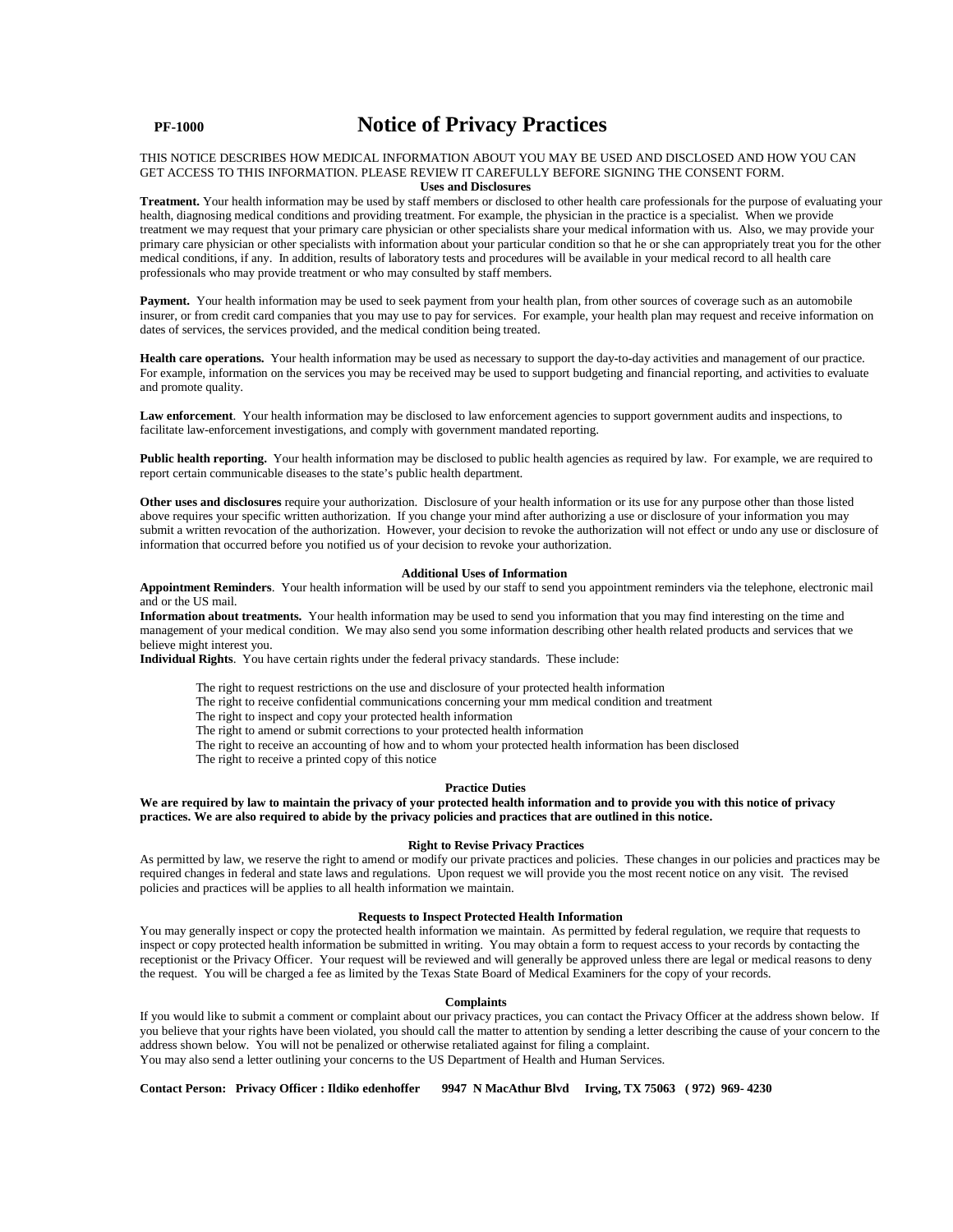## **KID'S KLINIC 9947 N. MACARTHUR BLVD. IRVING, TX 75063 (972) 969-4230**

## **PF 2000 ACKNOWLEDGEMENT OF RECEIPT OF PRIVACY PRACTICES**

**Notice of Privacy Practices**: You have the right to read our Privacy Practices before you decide whether or not to sign this consent. Our notice provides a description of our treatment, payment activities, and healthcare operations, of the uses of disclosures we make of your protected health information, and all of other important matters about your protected health information. A copy of our notice accompanies this consent. We encourage you to read it carefully and completely before signing the consent.

**Purpose of consent**: By signing this form, you will consent to our use and disclosure of your protected health information to carry out treatment, payment activities, and healthcare operations.

**Right to revoke**: You will have the right to revoke this consent at anytime by giving us written notice of your revocation submitted to the contact person listed on the Privacy Practice. Please understand that the revocation of this consent will not affect any action we took in reliance on this consent before we received your revocation, and that we may decline to treat you or to continue treating you if you revoke this consent.

Our practice reserves the right to modify the practices outlined in the notice.

## **SIGNATURE**:

I, \_\_\_\_\_\_\_\_\_\_\_\_\_\_\_\_\_\_\_\_\_\_\_\_\_\_ have had full opportunity to read and consider the contents of the consent form and your Notice of Privacy Practices. I understand by signing this consent form, I am giving my consent to your use and disclosure of my protected health information to carry out treatment, payment activities and healthcare questions.

**Signature:**  $\qquad \qquad$  **Date:**  $\qquad \qquad$ 

**If a personal representative on the behalf of the patient signs this consent, please complete the following:**

| <b>Personal Representative's Name:</b> |  |
|----------------------------------------|--|
|----------------------------------------|--|

| <b>Relationship to patient:</b> |  |
|---------------------------------|--|
|                                 |  |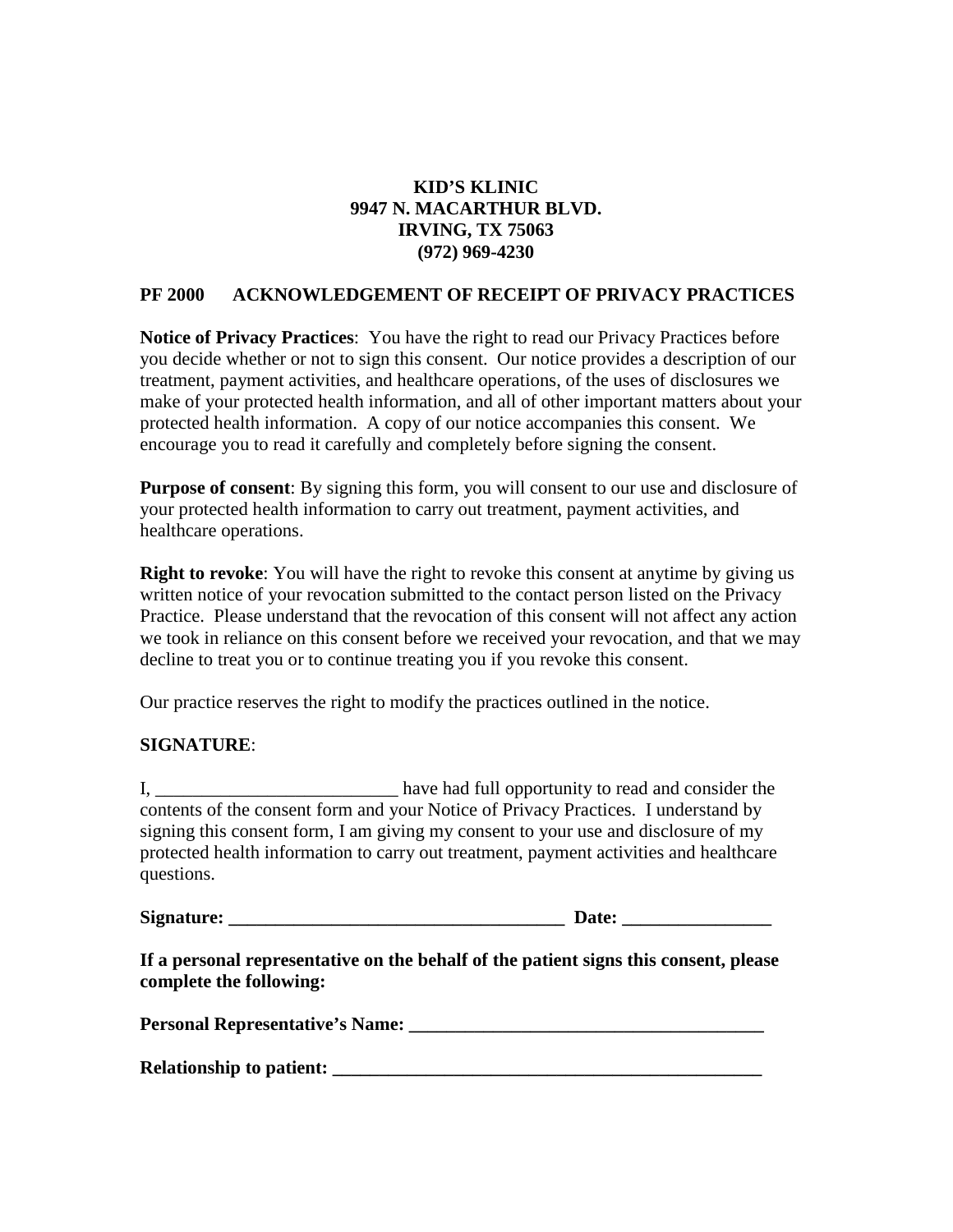# **Kid's Klinic Financial Policy 12/1/12**

Dear Parent,

Welcome to Kid's Klinic. Please take a few moments to review our Financial Policy. The following is a summary of our financial policy:

- 1. **Payment is expected at the time services are rendered.** This includes co-payments, coinsurance payments and deductibles. **Please do not ask us to waive co-payments**; it is considered a breach of the insurance contract and it can lead to denial of payment by the insurance company.
- **2. We accept Cash, Money Orders and Credit cards**. **WE DO NOT ACCEPT CHECKS AT THIS TIME.**
- 3. **If your child is brought to the clinic by a relative or a friend, payment is still expected at the time of service**.
- 4. **In case of divorce or other changes in guardianship, please bring legal papers and inform our office about the responsible party for the payments**.
- 5. **Please inform our office of all billing address changes and changes of phone numbers at the time of check in**.
- **6.** If you have insurance coverage, as a courtesy to you, **Kid's Klinic will bill your insurance company**, so you will not need to file your own claims. In order for us to be able to verify coverage and effectively submit charges we need you to **bring your proof of insurance to EACH and every visit**. This includes Medicaid or Medicaid type insurance papers as well. Specifically bring to our attention **any changes** (new card, new group number etc.)
- **7. You are responsible for the outstanding balance, if:**
	- **at the time of your visit you are not covered by Insurance or Medicaid;**
	- **your coverage lapsed or had not been renewed.**
	- **you did not provide us with accurate information for example billing address, responsible party or insurance information etc. and when we re-bill with the correct information the claim now is outside of timely filing limits.**
- **8. If you have HMO please make sure that the PROVIDER NAME on your card has been changed to Ildiko Edenhoffer MD. The insurance will deny payment if it has not been changed PRIOR TO THE VISIT and in that case you will be responsible to pay in full for the charges occurred.**
- **9. We recommend that you check your benefits with your Insurance Company PRIOR TO THE VISIT to avoid unpleasant surprises.** Many Insurance companies limit the amount they will pay for some services, like yearly physicals and well child visits or part of services given at the time of the check up, like vision and hearing checks, or certain laboratory testing. Please check if you have "well visit reimbursement frequency or limitations".**In all cases, you are expected to pay for amounts your insurance company deems fair, but which do not exceed the contracted reimbursement limits.**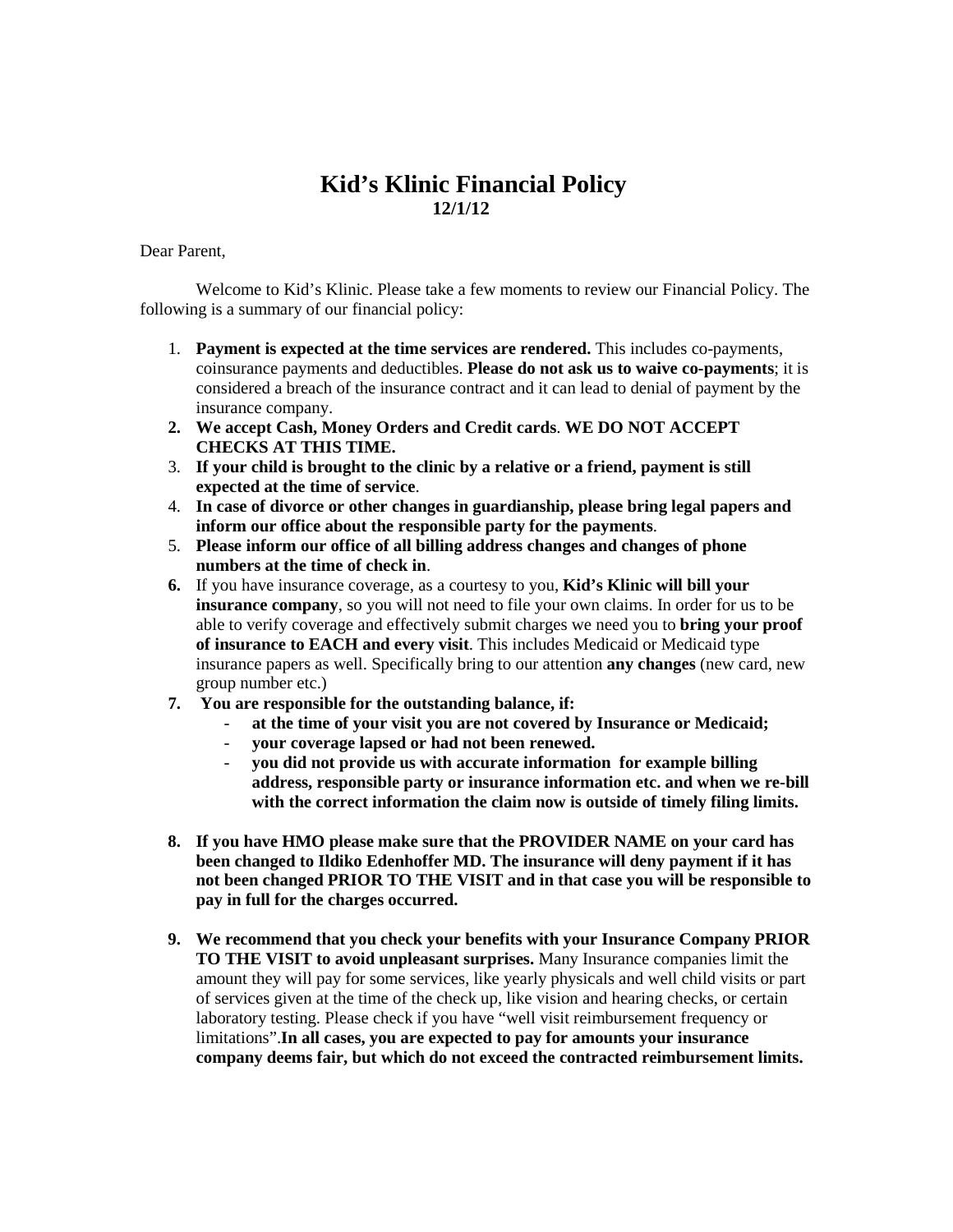- **10. We highly recommend that your child receive all "Well Child Check-ups" and all of the recommended childhood immunizations. However, if you know that your insurance company does not cover these services or part of these services, you have the option to receive this service from us on cash pay and receive free vaccinations provided by the state (TVFC Vaccines) or visit our State Health Department for immunizations. No child should go un-immunized!**
- **11. If you have multiple coverage, make sure you let us know which insurance is the primary insurance. If you have multiple coverage that includes Medicaid, Medicaid always considered secondary. We have to bill the primary carrier first, so please bring your primary insurance information with you.** Not having this information will result of the denial of the claim, which delays us receiving the payments and you might be found responsible for the charges occurred.
- **12. If for reasons that you failed to give us accurate information and we have not received payment from the insurance company in 45 DAYS you will be expected to pay the balance in full. You may want to resubmit the claims so you receive reimbursement.** We will be glad to provide you with the necessary information for resubmitting claims.
- **13. We will bill you** (and a letter will be sent to the address you provided) **for your portion of the charges that is left after we have received payment from the insurance company. You have 30 DAYS to pay your balance, after 30 days it is considered overdue. (**As mentioned above if at that point you pay in full at the window you will receive a 5% discount.) **After the 30 days your balance is overdue and a "late fee" of \$5 will be added to your balance to cover the expenses of billing you again. At that point a second letter will be sent to notify you. Patients with outstanding balances of grater then 60 DAYS overdue must make arrangements for payment prior to scheduling a visit and if balances go unpaid for 90 days your account will be sent for collections.** We realize that people have financial difficulties.
- **14. Your insurance company might deny payment for the following reasons**:
	- -There is a preexisting illness or condition that they do not cover.
	- -You have not met your full calendar year deductible.
	- -The type of medical services requested are not covered.
	- -The insurance was not in effect at the time of service.
	- -You have other insurance that needs to be filed first.
	- -You have exceeded the dollar/visit amount allowed.
	- -You did not have a referral number for your visit.
	- -You have failed to change the name of the PCP on the card.

**If your insurance company denies your claim for any reason it is your responsibility to pay the bill in full by no later then 60 days.** We will be glad to give you the information that is needed to fight the claim further, but for our clinic to operate efficiently we cannot take further financial responsibility for it.

**Following the recommendations above will help you avoid unnecessary charges and help us provide high quality care to your child. Your child's health is priority at our clinic and we would like to provide you with the best possible care. Should you have any questions please contact our Office Manager at 972 969-4230 ext. 107.**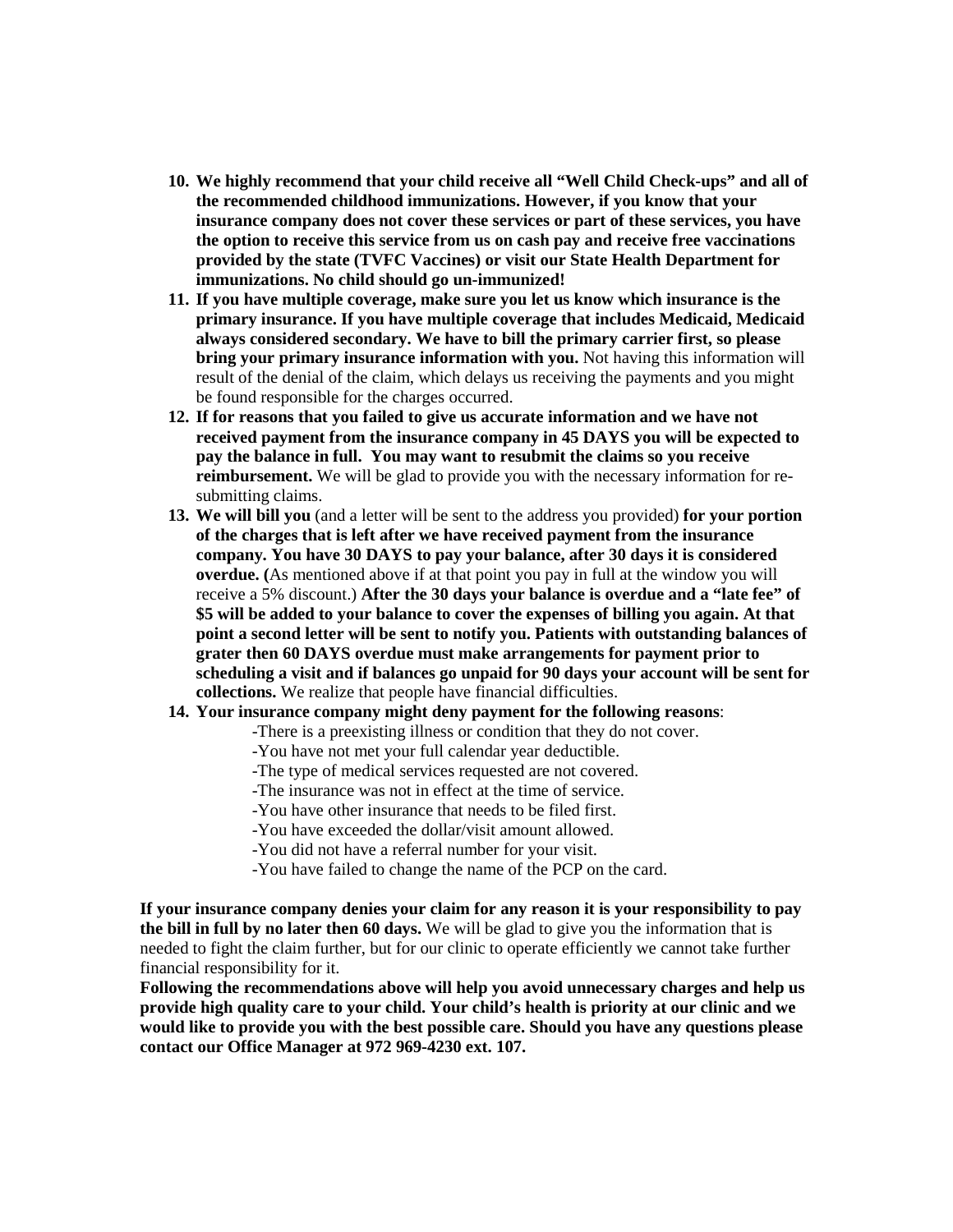## NO SHOW/ CACELLATION POLICY 12-1-12

Dear Parent,

Your child's health is very important to us. Keeping appointment with the physician is essential for your child's health. Missed appointments are potentially harmful for your child, as well as interrupts the smooth operation of the practice and it also hurts other children as well since if we would have known that you miss and you cancel your appointment we could have allowed others to be seen at that time.

It takes time and energy from the staff to get ready for your child's appointment: verifying insurance, making phone calls to verify appointment, getting the chart ready, reviewing previous visits, immunization status, previous results and sometimes more…

Considering the above, we feel that a fee imposed when appointments are missed without notice to us is reasonable. There will be a stepwise approach in charging for missed appointments without notice to us: **there will be a \$30.00 fee added to your account with the first "no show", \$50.00 for the second "no show".** 

Please note that further "No Show" for appointments is considered disrespect to our staff and to other patients and at the third occasion you will be asked to find another provider.

Please note that to reinstate good standing, **you will be required to fully pay all "no show" charges before you child can be scheduled for an appointment.** 

Please remember to call in advance to cancel your appointment so you will not be charged a "No Show Fee".

Thank you for your understanding and cooperation.

Kid's Klinic Staff